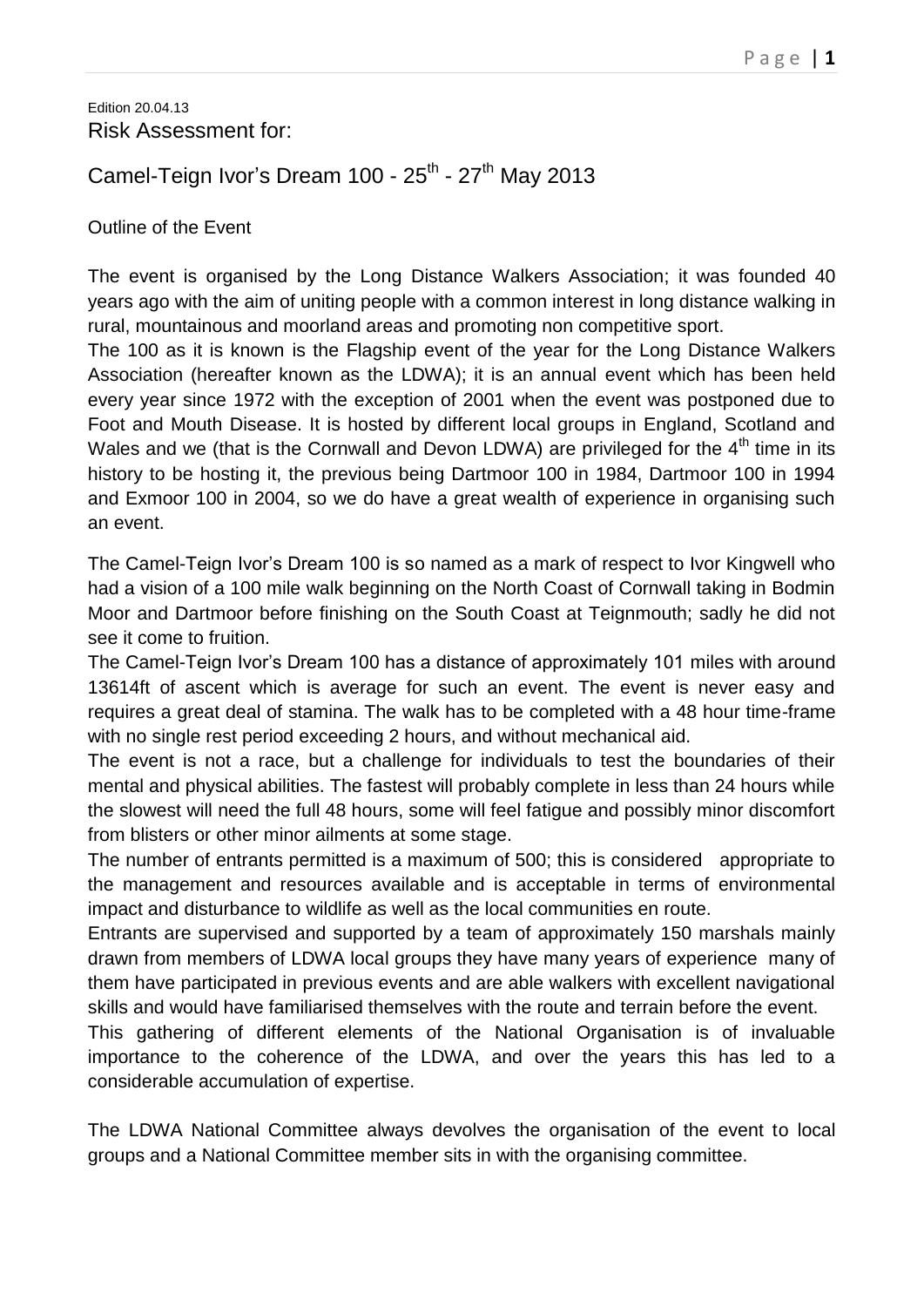# The Event

This is a linear walk starting from Jubilee Fields Wadebridge Cornwall and finishing at Teignmouth Community School Teignmouth Devon with a distance of approximately 101 miles.

The event will be based at Teignmouth Community School, Teignmouth, Devon, which will be open from 1800 Friday 24<sup>th</sup> May 2013 for overnight accommodation. A sleeping room will be provided there; marshals will instruct drivers where to park, entrants will be asked to keep noise to a minimum during hours of darkness and when boarding coaches.

Coaches will leave from 0600 for Wadebridge; entrants will be escorted to the coaches by the marshals.

The journey to Wadebridge is approx. 1 hour 30 minutes, registration will begin from 0700 for those wishing to make their own way to the Town Hall in Wadebridge, there will not be any overnight accommodation available at the Town Hall, however local accommodation such as B&B is plentiful, parking is available for entrants in nearby car parks, but overnight sleeping in vehicles is prohibited by local bylaws, vehicles must be removed after the start unless the appropriate fee is paid

Prior to the event, entrants will have received final instructions, route descriptions and baggage labels also their respective entry number. On arrival at the start headquarters (Wadebridge Town Hall, The Platt, Wadebridge, Cornwall PL27 7AG) they should proceed to registration.

At registration all entrants will be issued with their individual tally card and asked to sign a declaration if not already done so that they have read the rules and conditions of entry and that they have the required kit, (a copy is attached - Appendix A – Declaration Form). There will also be spot kit checks performed by the marshals before the moorland sections to ensure entrants are abiding by the rules of entry, any entrant who is found not to be carrying the required kit may be disqualified. All entrants who enter do so as individuals and therefore should carry all the required kit.

Due to concerns from Cornwall Council about congestion between entrants and cyclists it has been decided to start the event half an hour early this will enable entrants to complete the first 6 miles before the cyclists arrive in large numbers and reduce the possibility of incidents. Marshals will also be placed at regular intervals along the Camel Trail to ensure that entrants keep to the left and allow free passage to cyclists and other users; marshals will be in attendance at the Boscarne road crossing.

There will be three start times 0930, 1130 and 1330; at 0915 entrants will be marshalled from the Town Hall to the start at Jubilee Fields Recreation Ground Wadebridge SX 991 723 where a mass start will commence. The 1130 and 1330 starts are much smaller and should not interfere with the flow of traffic along the trail; however they will also be reminded to keep to the left.

They will then follow the route description to all checkpoints and self-clip points along the route where their number and time will be recorded; this is to ensure all entrants are accounted for. Experienced sweepers will walk behind the last entrants along the route from the start to the finish. Checkpoints will not close until all entrants are accounted for; if directed to make a detour due to unforeseen circumstances, e.g. flooding, all entrants must follow these instructions; all decisions made by the marshals are final.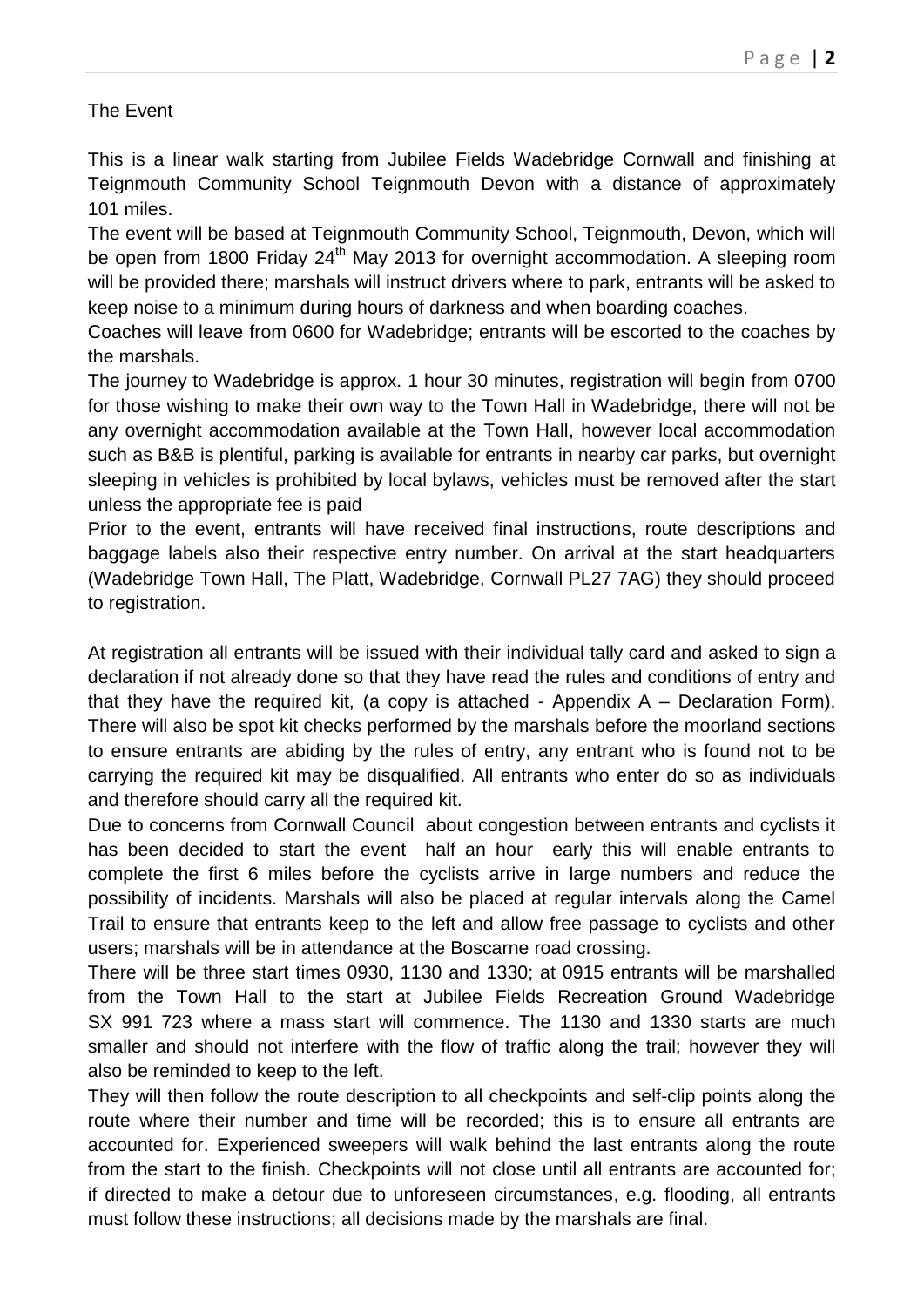On reaching the finish at Teignmouth Community School all entrants must report to the marshals' desk to have their number and time recorded.

Shower facilities will be provided at the finish and first aid will also be available at the Breakfast point at Tavistock and at the finish.

A meal will be provided at the finish for those wishing to eat, and an area will be set aside for sleeping, driving straight after the event is discouraged.

This risk assessment has been prepared to describe how the risks associated with the event have been assessed and how they will be managed.

The assessment has been carried out using the Guidelines for Events document (LDWA Library) and follows the National LDWA Committee 'Guidelines for Risk Assessments' and broadly follows the pattern of the 2010 risk assessment.

The event will take place over the weekend of Saturday  $25<sup>th</sup>$  May to Monday  $27<sup>th</sup>$  May 2013.

The following is a summary of the formal steps taken in the preparation of the event.

# 1.1 Planning and Consents

The rules of the event as set out in the entry form and event rules will be applied, these are attached as an appendix to this document.

All of the following have all been informed of the event:

Devon and Cornwall Police

Cornwall Council (Recreation Officer)

**Commoners** 

Devon County Council

Dartmoor National Park Authority

Dartmoor Mountain Rescue

Duchy of Cornwall and

Forestry Commission

Possible inconvenience to Landowner farmers, commoners, residents and other members of the public have been considered and notices will be posted along the route advising them of the expected time that the participants will be passing.

Assessments have been made of the venues for the start and finish and of the checkpoints along the route to ensure they will be safe and able to cope adequately with the expected numbers and conditions

# 1.2 The Route

The route is linear with a distance of approx 101 miles with around 13614 ft of ascent and 13433 ft of descent; this is spread fairly evenly throughout the whole of walk. We will be using national trails, public footpaths, bridleways, tracks as well as quiet country lanes, some sections cross open moorland where a path is shown on Ordnance Survey mapping but in reality there are no paths on the ground. There are also stretches that cross private property, these are only to be used on the day of the event, using them at any other time would jeopardise the viability of the route thus the event.

On both Bodmin Moor and Dartmoor, heights above 1400 ft will be reached; at these heights the weather can change rapidly and it can be extremely cold at night, even at the end of May, this should not present any problems providing the correct kit is being carried.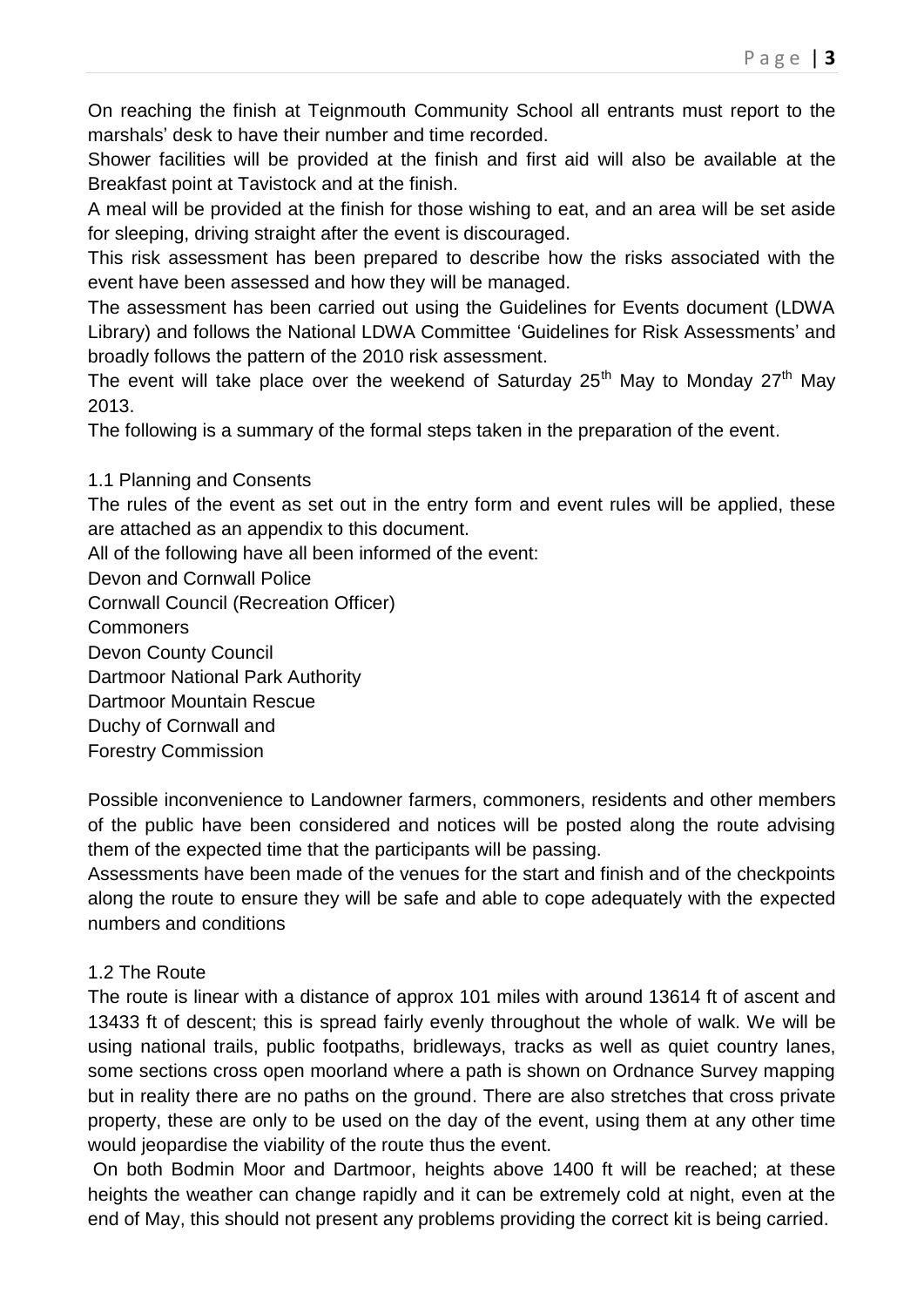An assessment was made of the route and particular hazards were identified as of some concern, these are included in Appendix B – Route Description

Marshals will be in attendance at the start, finish and at checkpoints along the route to ensure the safe and efficient running of the venues.

Marshals shall be briefed before commencing their duties.

Marshals whose duties might require them to be in close proximity of moving vehicles, e.g. car parking or road crossing, will wear high visibility tabards/bibs

Sweep teams of marshals will be deployed to follow the entrants from the start, to look out for entrants who may have gone astray.

Marshals shall remain on the route until released by sweep teams following an audit of the registration record and all entrants are accounted for.

The route will be cleared of markers, debris and left in good order

# 1.3 Start and Finish

Entrants wishing to use the coaches provided will be transported from Teignmouth Community School to Wadebridge Town Hall for registration. After registration entrants will make their way from Wadebridge Town Hall to the start at Jubilee Field directed by the marshals' signs and marshals will be used at road crossings to direct entrants when it is safe to cross.

Entrants at the finish must use the footbridge to cross the B3192 to Teignmouth Community School.

A quiet area will be provided at the finish where entrants may sleep if they so wish, before leaving the premises.

The start and finish arrangements are suitable for the number of participants.

# 1.4 Medical Support

There will be co-ordinators (Mediwest) appointed for emergency first aid who will be based at both Event Headquarters (Teignmouth Community School) and at CP9 Kelly College Prep School, Tavistock (Breakfast Stop), they will be advised on the equipment required for the event venues. Emergency first aid kits will be available at all checkpoints. First aiders will not be requested to go out on the route to help entrants. Medical teams will also be in attendance.

# 1.5 Checkpoints

15 manned checkpoints will be provided along the route.

All checkpoints will provide drinks and food, 14 are in halls, barns or marquees, the other is outside but will have adequate cover to shelter marshals and facilities and limited cover for entrants, additional locations have been identified for extra water to be available in the event of very hot weather.

All equipment used for drinks and food will be clean and hygienic.

Access to some of the checkpoints is restricted and will not be suitable for supporters to visit: these are checkpoints 3, 11, 13 and 15. At all checkpoints entrants and Marshals have priority over supporters.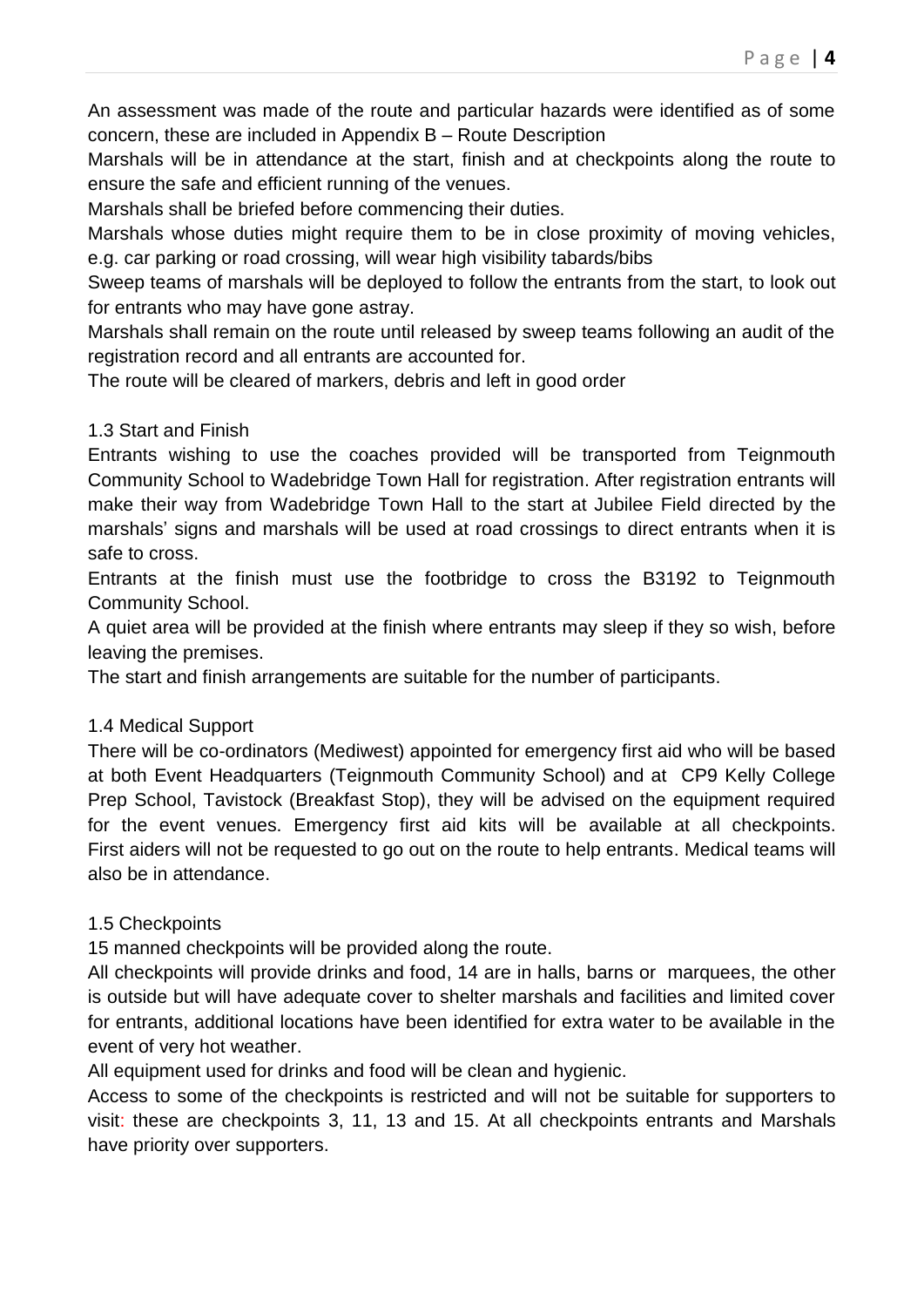## 1.6 Facilities

There will be adequate male and female toilets at the start and finish with showers also available at the finish.

There will be supervised storage and transportation of entrants' baggage containing spare clothing and personal food items, to the breakfast stop at Kelly College Prep School Tavistock GR SX493 759 and then returned to the finish at Teignmouth Community School GR SX938 734. Entrants have been asked to restrict the size of their breakfast bag to a maximum size of 22"x18"x10" and a maximum weight of 13lbs in order to avoid overburdening the baggage handlers, any oversized/overweight bags will be refused.

# 1.7 Miscellaneous

Tallies will be carried by entrants at all times while on the route; the surrender of these to an appointed marshal will signify retirement or completion of the route.

All entrants must be eighteen or over.

Whilst on the route entrants will be required to have with them all the equipment and clothing specified in the event rules, see Appendix C - Rules of the Event.

The items included in the required kit are based on that required for previous 100s and have been re-appraised for local conditions. The lack of any items will render the entrant liable to disqualification from the event; every entrant enters as an individual. A kit check will be carried out at some stage before entrants go onto the moors, the exact position of this will not be known to entrants.

As organisers we will demonstrate within this document that we have considered our Duty of Care and any risks associated with this event, including medical requirements have been appraised and mitigation measures have been planned for accordingly.

In the event of litigation by entrants, marshals, spectators or members of the public, the event is recognised by the National Committee of the Long Distance Walkers Association, and therefore it is covered by the Association's third party insurance.

# 2.1 Outline of the Health and Safety Appraisal

This appraisal recognises that there are three distinct groups of people exposed to the hazards of this event, each with a different safety case.

These are:

Entrants (walkers and runners)

Marshals supervising the event.

Members of the public, landowners, commoners and farmers affected by the event.

# 2.2 Main Event

The main event will take place over the weekend of Saturday  $25<sup>th</sup>$  May to Monday  $27<sup>th</sup>$  May 2013, with the main start time of 0930 with fast walkers and runners starting at 1130 and 1330 respectively, additionally there will be a marshals' walk for people staffing the main event. This will be held on the weekend of Saturday  $4<sup>th</sup>$  May to Monday 6<sup>th</sup> May 2013; this is a much smaller event with a total entry of no more than 60. The Marshals' Walk serves as a rehearsal for the main event, and allows the route to be tested with fewer people at risk.

On the main event there will be between 450 and 500 entrants who are voluntarily taking part in the walk and must accept the risks inherent within it. The Organising Committee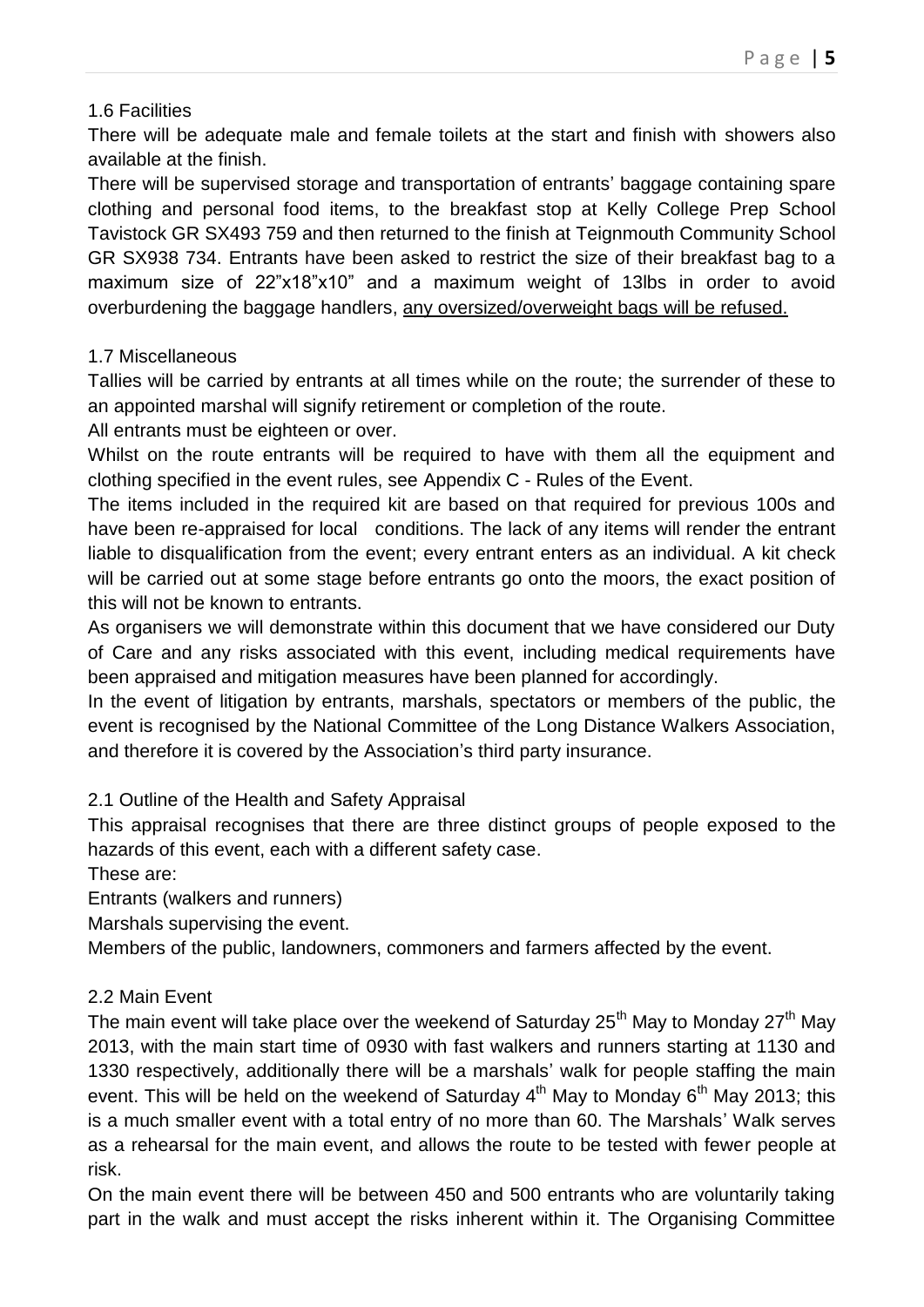accepts its Duty of Care to entrants and will provide a framework to enable entrants to participate with minimal risk. The means by which this will be achieved will be by ensuring compliance of the event rules and by good management of the event.

## 2.3 Marshals.

These are people who are all volunteers and their duties and places of work are defined by the Organising Committee and in effect are unpaid employees. Their duties require risk assessment by the Organising Committee and in this task we are guided by the advice of HSE to focus on real risks that cause suffering and harm and to exclude those risks that appear to us to be trivial with the exception of those identified in Appendix  $B -$ Route Description. In addition to marshals based at checkpoints, there will be other staff working at the Event Headquarters where they will register entrants, provide food and drink, handle baggage and ensure compliance with the event rules.

There will also be a team of minibus drivers whose duties will be to transport food to checkpoints and retirees to the Event Headquarters; there will also be a team of first aiders who will offer emergency first aid to entrants at checkpoints and at Event Headquarters.

## Members of the Public.

The Event is not a spectator sport and entrants are unlikely to have much contact with the public and other social walkers, however for the first 6 miles the route shares a cycleway. Being a Bank Holiday this could be busy with cyclists. Entrants will use rights of way that cross farmland, heathland and moorland also quiet country lanes. It is likely that somebody may lose their way but we have made a considerable effort to ensure that the route description is accurate and if followed will cause no problem to farmers and landowners or members of the public. The rules of the event require all entrants to carry a route description, map of the route, compass and to have the skills to navigate at night and in adverse weather conditions. Some sections of the route may be flagged or an alternative route could be imposed on the day if weather conditions are considered by the organisers to pose a route-finding problem, this will provide safety to entrants and protection against possible trespass.

#### Duty of Care

In preparing this appraisal we have drawn extensively on the publications of the Long Distance Walker Association "Guidelines for Events" 2000 and "Hints for Hundred Organisers 2002". We note the words of the Guide (s2.9) that "organisers have a duty of care to paying participants to ensure a level of safety comparable with what is regarded as acceptable within the sport judged by best current practice." Following the pattern of the more recent Risk Assessments, we have focused on controlling the risks that cause real harm and suffering and not on trivial matters with exceptions of those hazards identified in Appendix B – Route Description which are over and above what one would normally expect for this type of event.

# 3.1 The Safety Record of Past 100s

In preparing the Risk Assessment we have looked at the occurrences of mishaps on previous Hundreds held over the past 40 years. We are aware of 3 deaths from heart attack, (these cannot be directly attributed to participating in this type of event),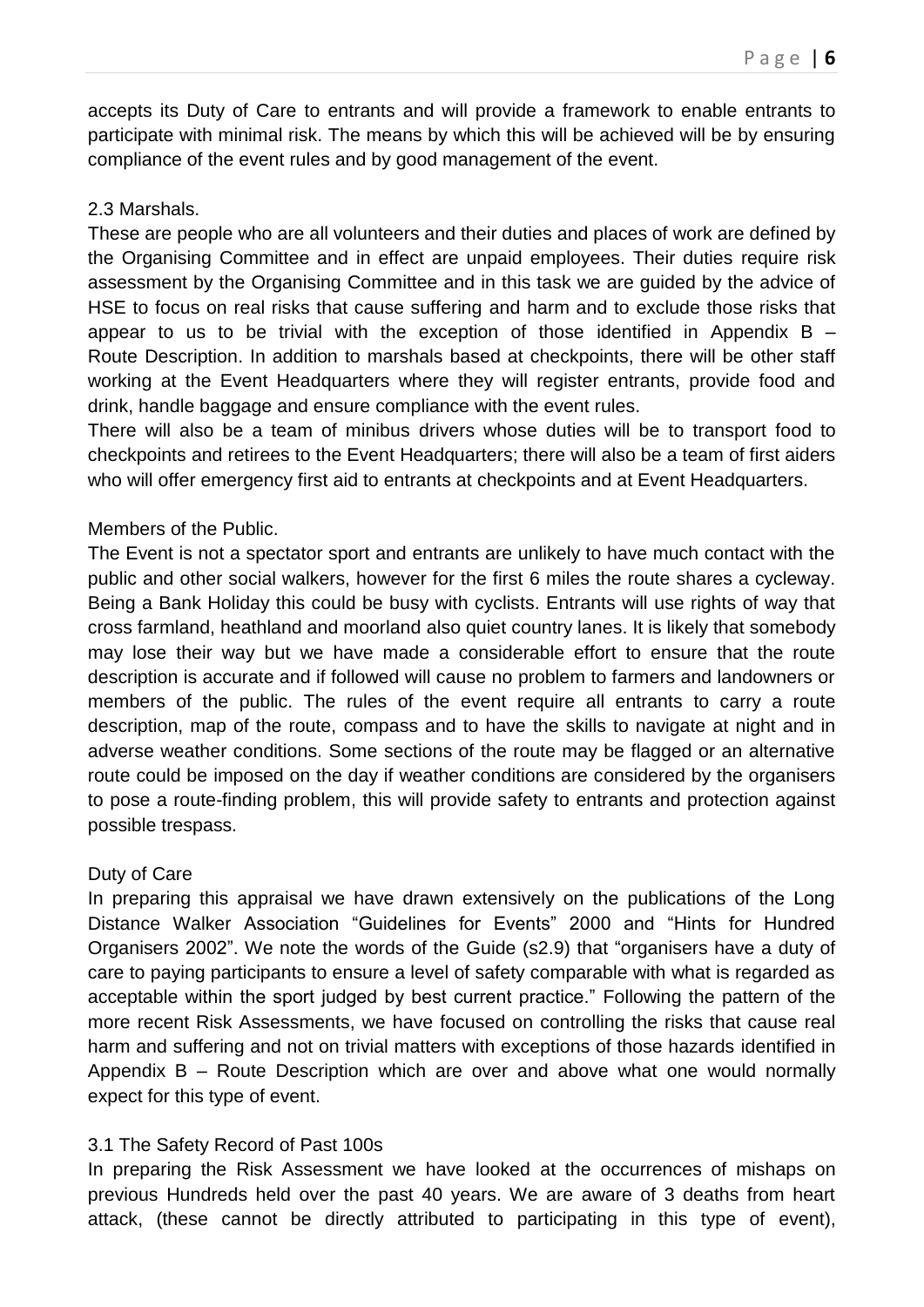3 instances of searches for missing walkers, a case of snakebite, one broken ankle and a broken wrist and frequent collapses from fatigue at the breakfast stop and finish. With the exception of the deaths it is probable that this record under-measures incidents and certainly omits near misses and trivialities such as blisters, grazes, minor cuts.

## 3.2 Heart Attacks.

Heart attacks are not confined to Hundreds as they occur across a wide spectrum of sports (See also well-known events such as the Great North Run, the London Marathon and The Iron Man to name but a few which regularly have competitors suffering health issues when under stress). They also occur on shorter challenge walks (25 to 30 miles) and even on purely social walks.

The majority of entrants are mature (average age is over 50) with the combination of age and (voluntarily accepted) stress this means there is some risk of heart attack as there is of other health related issues, conversely, regular exercise does have benefits and entrants are likely to be much fitter than the average for their age. However despite the various means of mitigation there will always be a residual risk of heart attacks or other health related problems.

An important condition of entry to the event is that entrants should have recently completed a challenge walk of more than 50 miles; whilst this in itself will not guarantee immunity from any incident at least it ensures that walkers are likely to have a reasonable level of fitness. As far as having accompanying medical cover for every step of the route this is considered to be impractical due to the terrain and the time span between the fastest and the slowest walkers.

#### 3.3 Injuries

There is always a possibility of broken limbs and twisted knees or ankles caused by the rough terrain, however the route avoids any steep rocky slopes and adherence to the route description should provide a safe passage for walkers.

#### 3.4 Bites

a) Tick Bites - The terrain of the event exposes entrants to the possibility of tick bites, this can lead in exceptional circumstances to Lymes Disease. This is a hazard associated with social walking throughout the British countryside and most walkers are well aware of the risks associated with tick bites. To highlight to entrants the risks involved we have made available a leaflet "Lyme's Disease the Facts" this is available to download from the official "Camel-Teign Ivor's Dream 100" website [www.ldwa.org.uk/2013Hundred](http://www.ldwa.org.uk/2013Hundred) also from [www.LymeDiseaseAction.org.com.](http://www.lymediseaseaction.org.com/) We will also be displaying a poster at the start (Wadebridge Town Hall).

b) Snake Bites. Snake bites are very rare, only one has ever been recorded on a 100, but we have decided to highlight the fact that adders may be present and entrants should be vigilant when walking on the moors and in long grass.

# 3.5 Fatigue and Exposure

The nature of the event exposes entrants to a number of hazards with associated risks of fatigue, exposure, heat exhaustion and dehydration. Sunburn is also a risk if there are many hours of sunshine as there is little cover en route. After a day and night of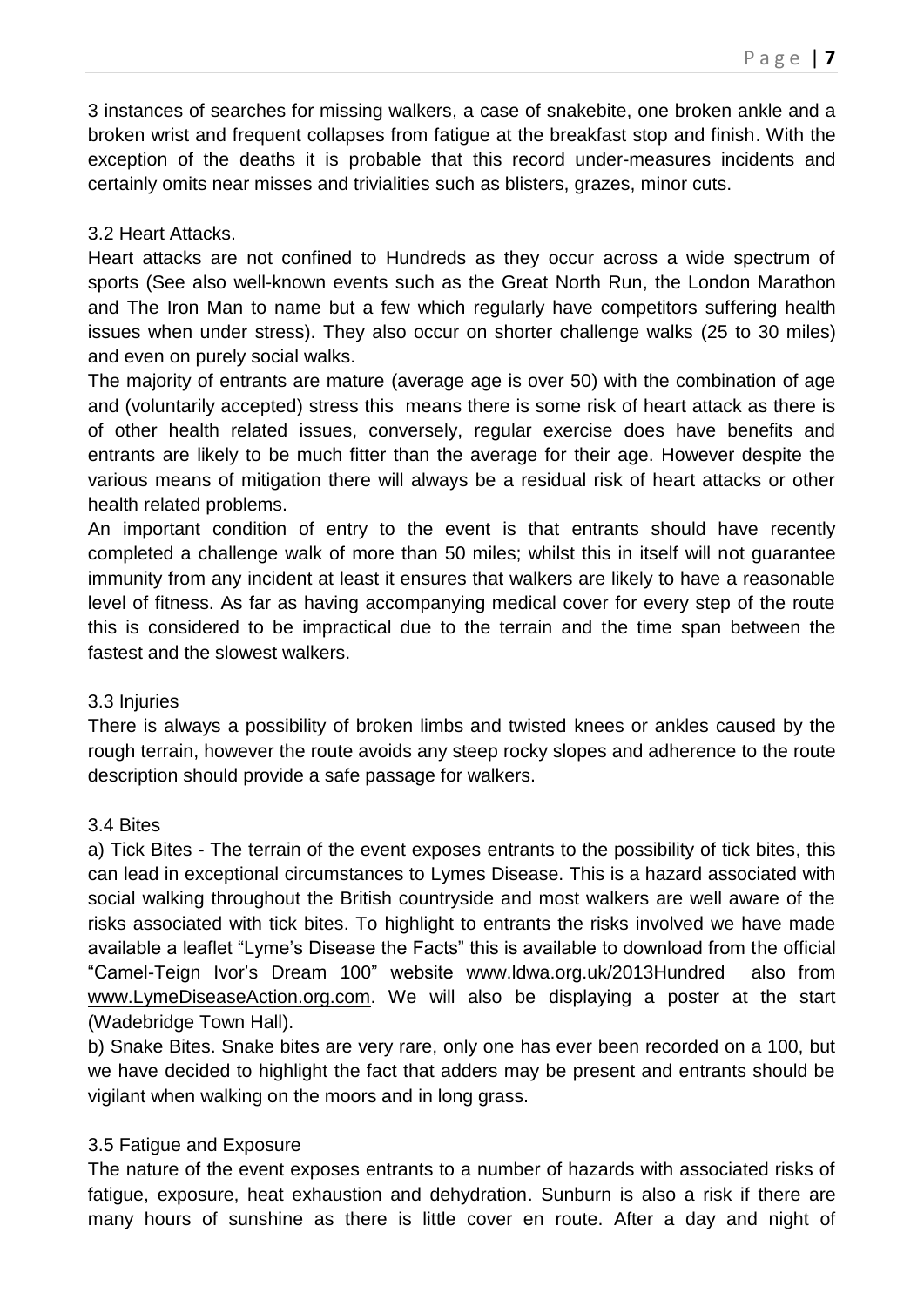continuous effort, fatigue may have an adverse effect on physical performance and mental capacity for such tasks as night navigation, increasing the risk of becoming lost. In order to minimise these risks entrants will have the opportunity to retire at any checkpoint, and be returned to Base.

If their symptoms are mild, a short rest at a checkpoint may be sufficient to enable them to continue; sometimes entrants arrive at a checkpoint in obvious distress and showing symptoms which would make continuance of the walk unwise, experienced checkpoint marshals will assess the entrant's ability to continue and if deemed necessary withdraw them from the event, provided entrants take advantage of the food and drink available at checkpoints, the risks of fatigue and exposure are reduced. The kit requirements in the event rules call for what is considered to be sufficient clothing to combat exposure. Safety Features Built into the Event

#### 4.1 Keeping Track of Entrants

If a major incident occurs such as described above we will inform the emergency services who will be able to contact the appropriate service i.e. ambulance or rescue team.

Mobile phone coverage has been checked to establish at which checkpoints mobile phones can be used. If an incident happens, it is likely to be discovered by other entrants or by the sweep team and reported to Event Control. Every entrant will have an emergency telephone number for contact with Event Control on his/her tally card which they will be carrying to record their progress along the Event. In addition Event control will have entrants emergency contact number. We acknowledge that there are sections along the route where a phone signal is unobtainable; in this event entrants who are unable to continue should pass a message on to another entrant who will take it on to the next checkpoint or place where they can make a phone call to say where they are and what has happened, Raynet will provide communications during the event, these are members of the radio amateurs emergency network who have local knowledge of the area and are able to receive and relay information from marshals and checkpoints to event headquarters and will be in communication to ensure that there is sufficient information relayed to the organisers for them to keep track of the entrants. Under no circumstances should entrants retire from the event without ensuring the organisers are informed.

As a backup for the management of entrants' safety, every entrant must register at each checkpoint where their tally card will be clipped and their walk number and time of arrival noted by marshals. This information will be forwarded by checkpoint marshals or Raynet (who have agreed to assist with communications, as they have done on most of the previous 100s) to Event Control. Therefore by the time the sweep team arrives at any checkpoint, the ensuing audit would identify any missing entrants. If any entrants are missing, reference can be made back to the previous checkpoint to confirm the time of such entrants. Further reference can then be made to the next forward checkpoint to ascertain if such entrants have somehow missed a checkpoint. Based on the information so gathered a judgement can be made as to the seriousness of the problem and whether steps should be taken to instigate a search.

Each checkpoint will be closed down by a checkpoint closing team following the departure of the last entrant, and they will ensure that the checkpoint is left in good order. The team will carry a list of entrants who have retired from the event and this will be updated with those who have retired at the checkpoint at the end of their leg so that any entrant who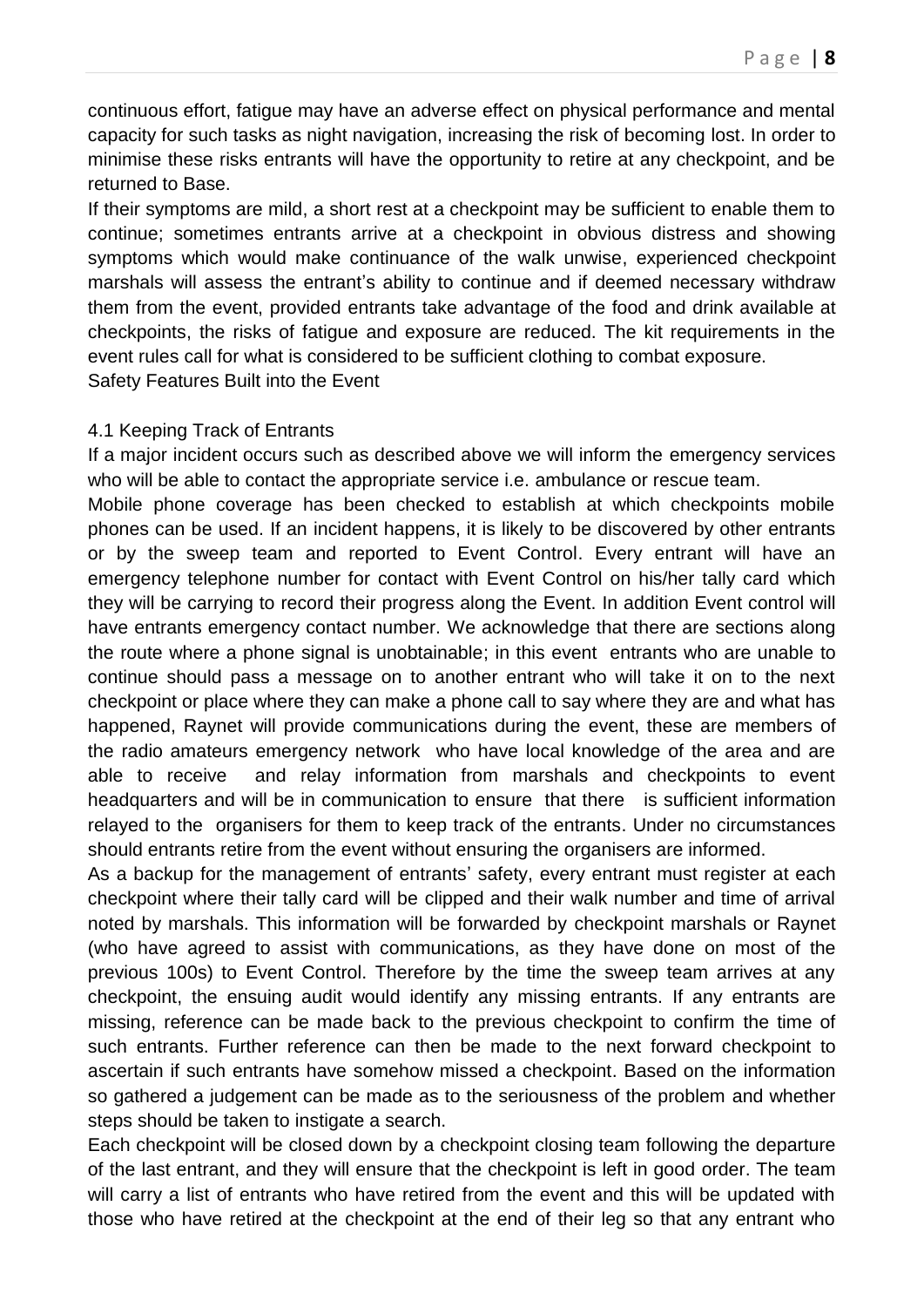has gone missing on the swept leg can be identified. Checkpoints will be manned until any missing person is located either as a registration error or by a search.

4.2 Transport for entrants who have retired.

Any entrant who feels unable to continue walking having reached a particular checkpoint may retire from the event by surrendering their tally to a marshal. The organisers will then arrange transport back to the Event Headquarters at Teignmouth Community School, Teignmouth.

Historically around a third of all starters retire, which is disappointing for entrants, but for reasons of safety this is no bad thing.

4.3 Accepting the Rules and Conditions of Entry (Appendix C - Rules of the Event)

Entering the Event implies accepting and complying with the rules and reading and understanding the entry information. These form part of this risk assessment. Particular attention is drawn to the list of kit to be carried; participants have a duty to inform the organisers of any medical conditions, allergies, medication, etc that could affect their participation in the event, as outlined in the section "Medical Conditions" in the entry information. This will enable the event organisers to make appropriate arrangements to cope, as far as is reasonably possible, with the medical or dietary needs of the person. We will not take any responsibility for producing any special dietary needs, but we will, if an entrant makes up such a diet, see that it is transported to the relevant checkpoints.

Every entrant must register at each checkpoint where their tally card will be clipped and walk number and time recorded by a marshal and this information will be forwarded by Marshals or by Raynet to Event Control at Event Headquarters. Each checkpoint has an opening and closing time (Appendix D – Checkpoints, Bookings & Groups) notified to entrants; anyone arriving early will be held until the opening time and those arriving after the closing time will be retired.

#### 4.4 Breakfast Stop

Checkpoint 9 (Kelly College Prep School, Tavistock) at approx 58 miles provides entrants with a cooked breakfast and is the place where they can reclaim baggage forwarded from Event Headquarters or the start with a change of clothes, toiletries and personal food items. Emergency first aid will be available, and entrants can help themselves to foot care with warm water, and disinfectant.

As with other checkpoints entrants may retire here, and then be transported forward to the finish at the Event Headquarters in Teignmouth.

#### 4.5 Event Headquarters

At the Event Headquarters, entrants whether having completed the walk or retired, can have a hot meal and shower; they may also reclaim baggage sent forward from the breakfast stop. There is also a quiet room where they can rest before undertaking the journey home; entrants and marshals are advised not to drive until they have had adequate rest. This facility is available until 1500 on Monday  $27<sup>th</sup>$  June, 5<sup>1</sup>/<sub>2</sub> hours after the finish of the event.

The Event Headquarters staff includes the Event Control Team formed of experienced Long Distance Walkers who oversee the event from 0930 on Saturday 25<sup>th</sup> May 2013 to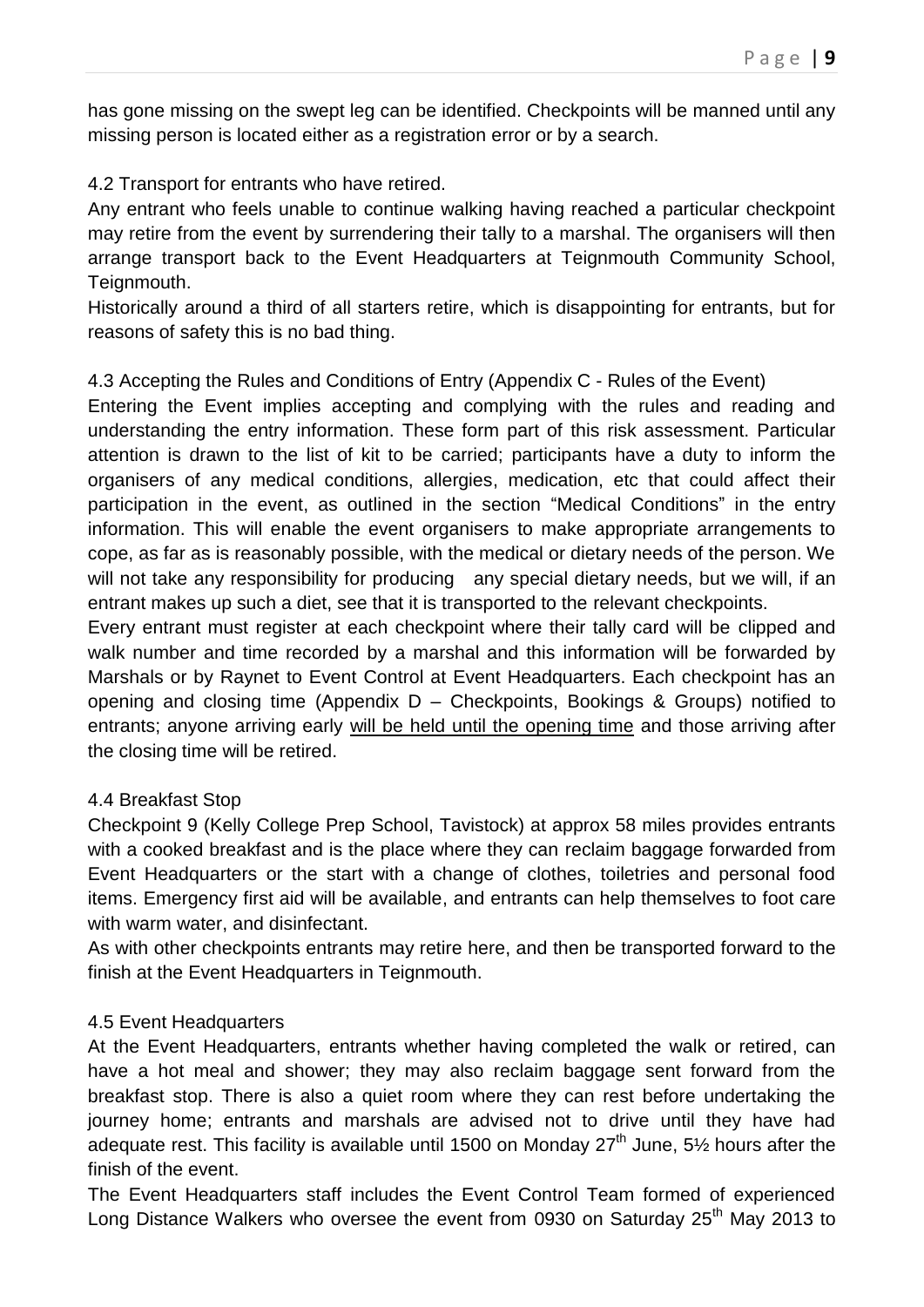0930 Monday  $27<sup>th</sup>$  May 2013, they will liaise with Raynet who are providing communications for the event and collate information in the form of a predictive spreadsheet on the progress of every entrant around the route. This team has delegated responsibility to react to problems as they develop and direct resources - human, material and financial to their solution. This structure of the organisation has been the one adopted on all previous 100s and has shown itself to be robust in mitigating the harmful consequences of taking part in an event of undoubted rigour.

## 4.6 Extreme Weather.

It is the opinion of the Organising Committee that the route is suitable for all weather conditions, however in extreme circumstances the entrants will be held at the checkpoint they are at and will not be allowed to proceed until a decision is made by the organisers to either group the entrants, redirect the route or terminate the event, in the case of terminating the event they will be held in the checkpoint until transport arrives to take them to the event headquarters in Teignmouth

## 5.1 Road Safety

A road traffic accident has not occurred on any 100s to date; however road crossings along the route concern us as we have only limited control of the associated risk.

Marshals have no authority to direct road traffic so we will require entrants to use the same caution they exercise to cross roads as a pedestrian in their everyday lives. At the start of the walk the route crosses a road to reach the Jubilee Field Start, this will be marshalled and warning signs displayed. There are a number of roads and lanes which entrants will use along the route and warning signs will be used to alert road users of the likely presence of entrants, warning will also be included on the route description.

The local police have been consulted and sent a copy of the documentation; police liaising with previous Event Organisers have recommended that in the interests of road safety entrants should have some form of High Visibility material facing to the rear when walking on roads/lanes at night. Entrants are advised to ensure they attach something fluorescent or reflective, if not already built into their rucksacks or clothing. The Route Description is designed to be clear and concise to minimise dangers and to prevent entrants from straying onto private property.

The entire route has been walked out by experienced members of the Organising Committee and also tested by other walkers who are not directly involved in the creation of the Route Description.

# 6.1 Risks to Marshals

The first checkpoints will be open for about 4 hours and as the field of entrants stretches out, the length of operation will increase until the final checkpoint before the finish which will stay open for around 24 hours. The long hours can be tiring, although the pressure of work diminishes as the walk goes on and fewer entrants remain on the Event and these become more spread out. Marshals are experienced with these conditions and carry out their duties with enthusiasm. A shift system will be in operation in order to minimise fatique.

Long hours are also a hazard for volunteer minibus drivers who must take frequent breaks so as not to jeopardise their safety and that of the entrants, their duties peak at about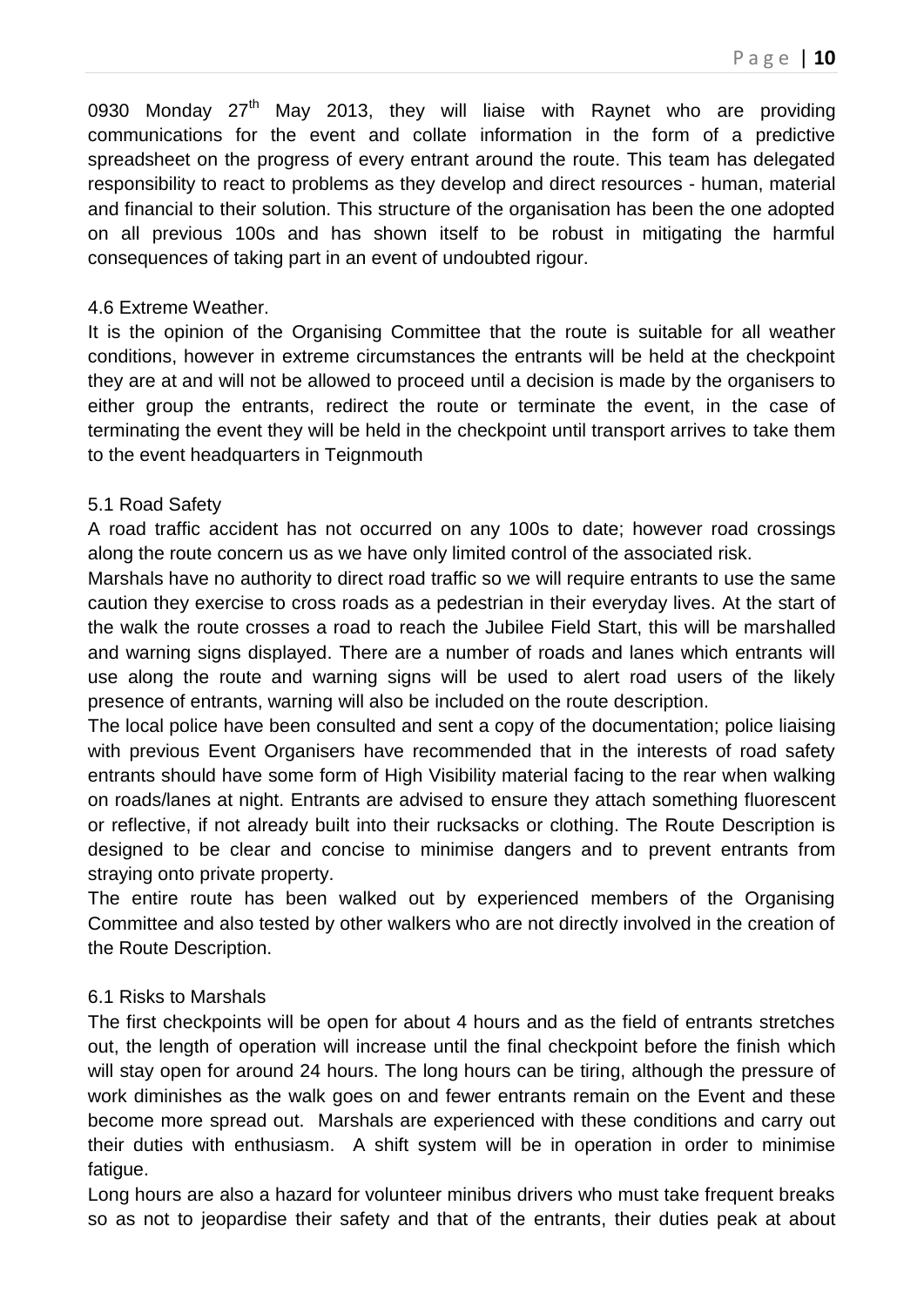halfway through the event with much quieter periods earlier on and towards the end. Although EC and UK legislation on driving hours does not apply to voluntary drivers on an event such as this, it is proposed to follow UK guidelines as far as it is practicable. This means that no driver will be asked to be in charge of a vehicle for more than 5½ hours continuously (and will have at least thirty minutes break afterwards), or ten hours in any one day (with a break of 45 minutes included in this time). A rota has been prepared to enable drivers to be relieved at timely intervals, where ever possible, and each driver will be provided with a co-driver to assist and to navigate. Checks will be made that drivers have the correct licences for the type of vehicles they drive, and that valid insurance is in place.

The sweep teams will be allocated sections of approximately 20 miles so as to ensure the freshness of each team.

# 6.2 Hazards at Checkpoints

All checkpoints have been checked for their suitability and a separate risk assessment has been performed this is attached as Appendix E – Generic Checkpoint Risk Assessment The main hazards at checkpoints are associated with preparation of food and hot drinks, using normal domestic equipment such as knives, kettles, ovens, and frying pans. In village halls the equipment is likely to be connected to a supply of gas or electricity. At open air checkpoints camping stoves will be powered by gas cylinders. Commercial caterers will not be used, due to the domestic nature of the preparation of food and drink and the simple familiar equipment used. We consider the risks involved are low; these low risks include burns, scalds, and minor cuts.

# 6.3 Food Hygiene

Food poisoning is a hazard to both marshals and entrants who share the same menu but the risks can be reduced by using simple procedures of food hygiene. The person responsible for planning the catering has many years' experience and is aware of legislations and the requirements of good practise in food hygiene. At all checkpoints the minimum hygiene requirements for food handlers will apply as follows.

All stores of food and drink will be kept until required in cool waterproof and insect-proof containers and kept on a surface above the ground.

Food laid out for the use of entrants will be covered by foil or clingfilm until it is served.

All hot food will be properly cooked.

All later checkpoints where the passage of entrants is extended over many hours individual portions maybe prepared and kept under cover until served.

All food handlers will be instructed to wash their hands frequently and after visits to the toilet and for this purpose a washing-up bowl, a pump-action anti-bacterial hand wash and a roll of paper towelling will be provided.

# 6.4 Checkpoint organisation

An information pack will be supplied to each group managing a checkpoint as a reminder about hygiene; there will also be a summary of first aid measures to be used to treat minor burns and scalds together with the location of the nearest public telephone and the nearest hospital A & E departments which are:

Checkpoints 1-7. East Cornwall Hospital, Bodmin PL32 2QT (minor injuries unit)